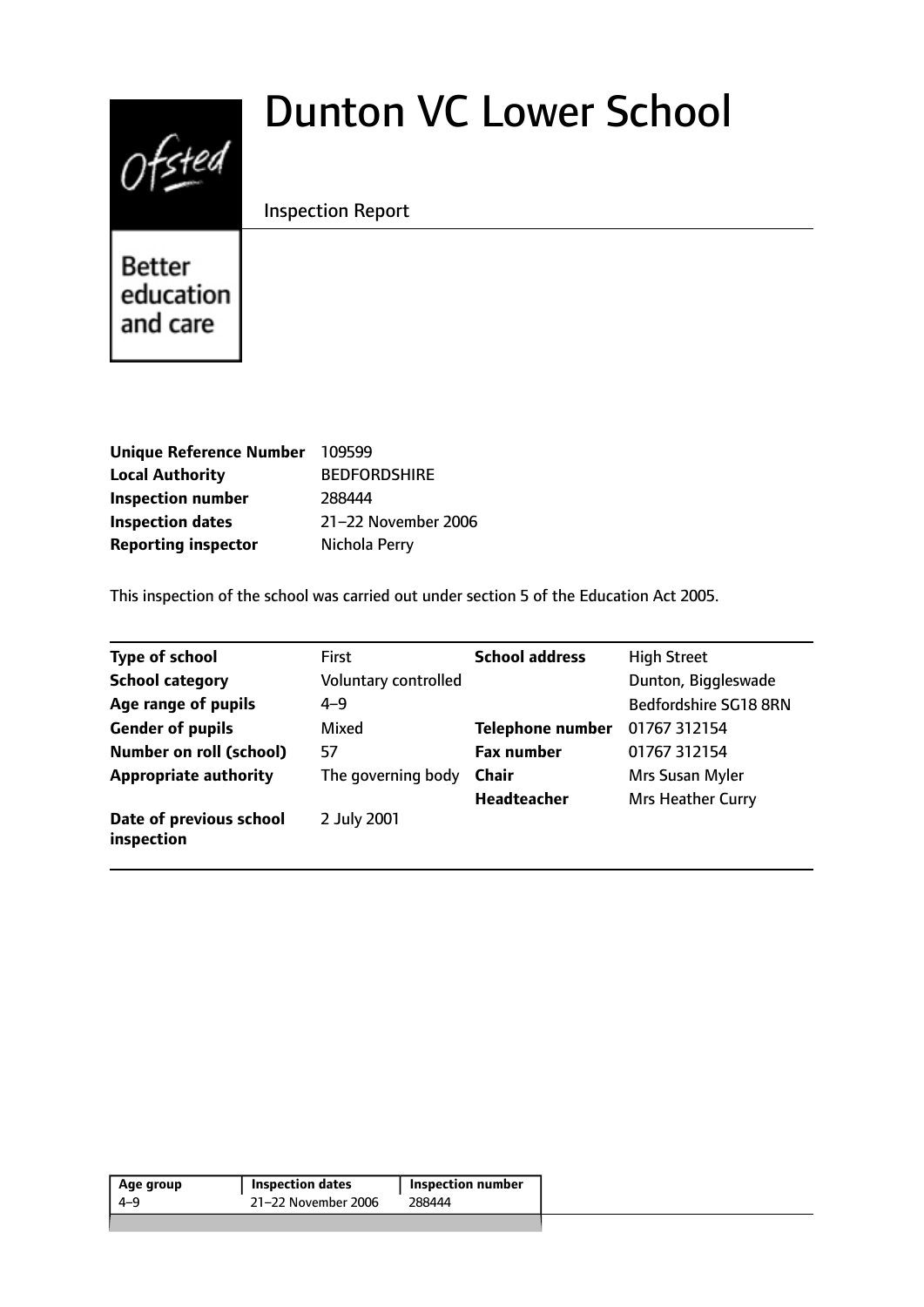© Crown copyright 2006

Website: www.ofsted.gov.uk

This document may be reproduced in whole or in part for non-commercial educational purposes, provided that the information quoted is reproduced without adaptation and the source and date of publication are stated.

Further copies of this report are obtainable from the school. Under the Education Act 2005, the school must provide a copy of this report free of charge to certain categories of people. A charge not exceeding the full cost of reproduction may be made for any other copies supplied.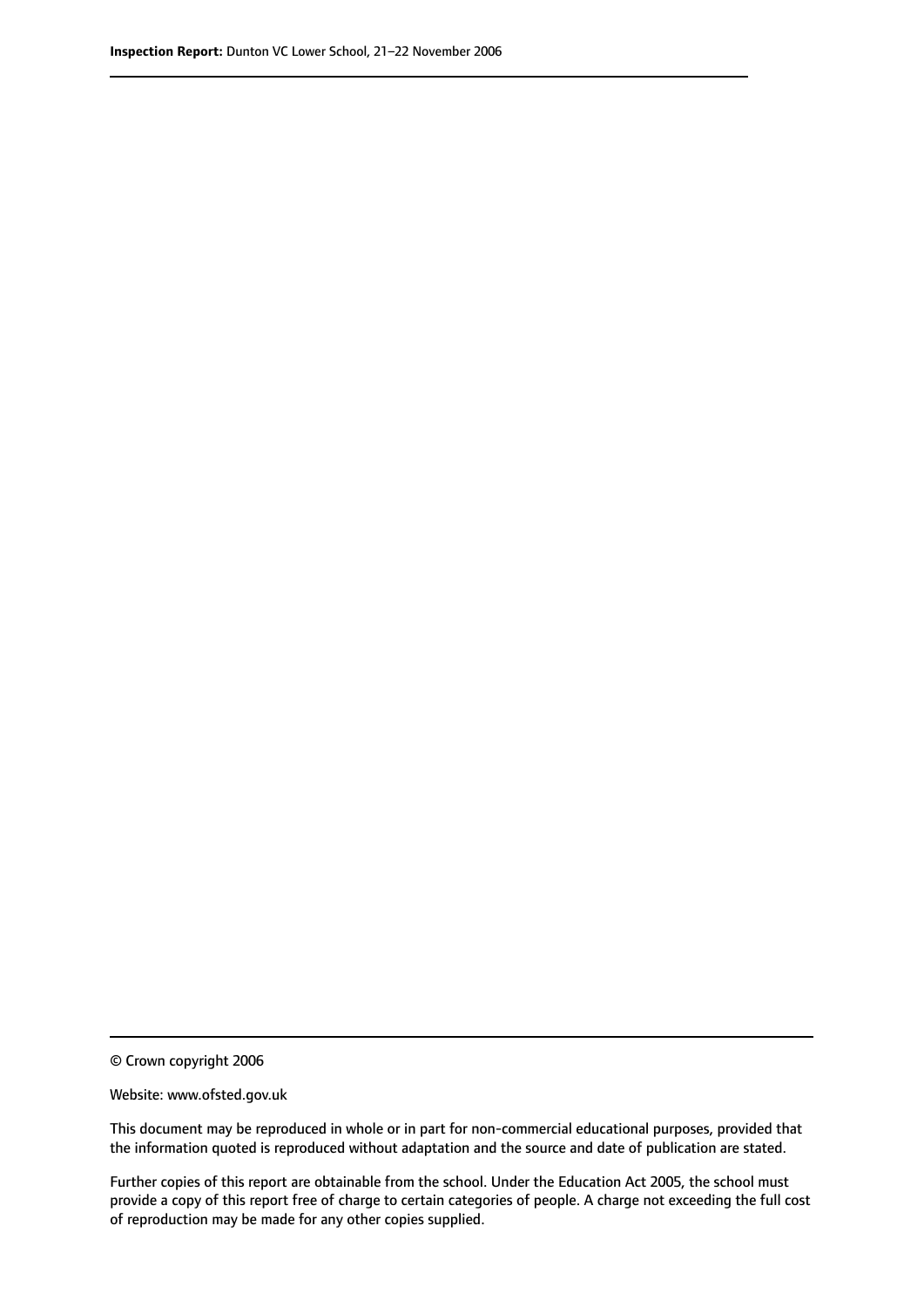# **Introduction**

The inspection was carried out by an Additional Inspector.

# **Description of the school**

Nearly all pupils attending thissmall village school are from White British backgrounds. They start school with skills in all areas of learning which are generally higher than those of most children of their age. There are lower proportions of pupils with learning difficulties, entitled to free school meals or with English as an additional language than in most schools. The school works closely with another local village school; these operate as one federated school. The recently appointed headteacher shares her time between the two schools.

## **Key for inspection grades**

| Grade 1 | Outstanding  |
|---------|--------------|
| Grade 2 | Good         |
| Grade 3 | Satisfactory |
| Grade 4 | Inadequate   |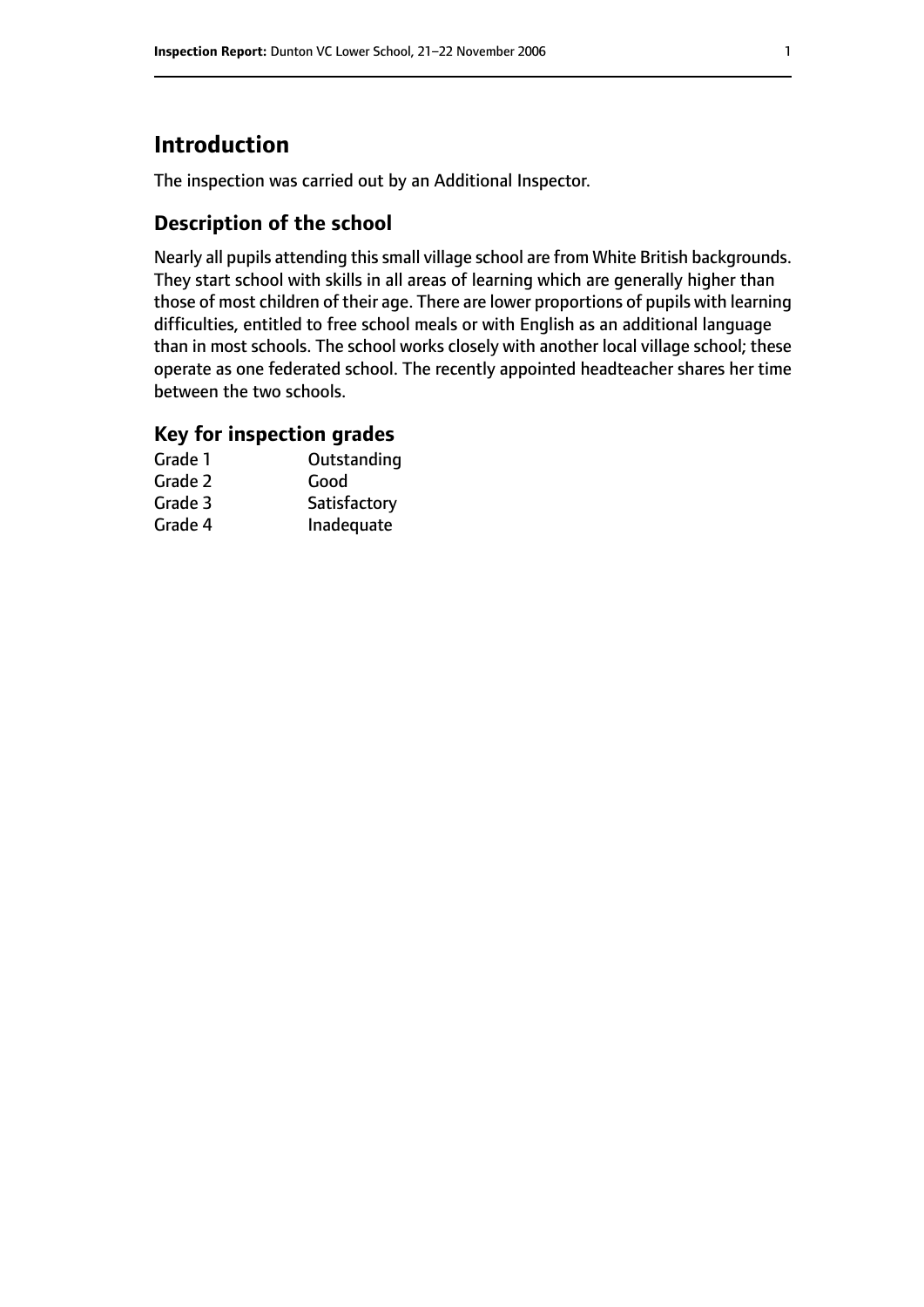# **Overall effectiveness of the school**

#### **Grade: 2**

This is an effective school with some outstanding features. There has been substantial improvement since the last inspection with outstanding improvement in information, communication and technology (ICT). There is good capacity to improve. Whilst part of the school building is a barrier to learning, the headteacher and governors make excellent use of resources to provide a pleasant and stimulating learning environment. Pupils love school, feel safe and enjoy learning and parents are overwhelmingly pleased with the school.

Good progress is made across the school. Very good provision in the Reception class builds effectively on the skills the children enter the school with. All pupils achieve at least expected levels by the time they enter Year 1 and a good number exceed these. Pupils at the end of Year 2 teachers' assessmentsindicate that above average standards are reached in reading, writing and mathematics. By the end of Year 4 pupils achieve exceptionally high standards in reading and writing. Average standards are reached in mathematics due to a lack of systematic teaching of problem solving skills across the school.

The needs of the whole child are at the heart of the school's work and this reflects the Christian ethos of the school community. Pupils learn and achieve well because the curriculum and teaching are good. Assessment in English and mathematics is good, although is still developing in other subjects. Learning needs are quickly identified and effective support provided. Teamwork is good and staff plan well for all groups of pupils. The tracking of pupils' progress provides valuable information to identify trends in performance.

Pupils' personal development is outstanding. Behaviour is extremely good, attendance is above average and pupils are very positive about learning. Good personal guidance results in pupils knowing well how to lead healthy lives and how to stay safe. There is good provision for developing skills needed in later life. For example, the excellent internet links with pupils in other countries with very different life styles, faiths, cultures and art forms. Pupils are eager to participate in community activities and make good use of opportunities to express their ideas and views both in lessons and through the school council. Pupils are encouraged to be independent and become very confident individuals who are well prepared to listen to and help others. The care of, and support for pupils is outstanding. Pupils receive some academic guidance on how well they are doing but pupils do not always have the opportunities to assess how well they have learned in lessons.

The headteacher's leadership provides very clear direction. Effective management systems guide the school forward and lead to very accurate school self-evaluation. The role of subject leaders has improved since the last inspection but without well focused action plans they remain unclear about strengths and weaknesses in their subjects and action required. Governors are very supportive of the school and know it well. Their views and those of parents are sought and action taken.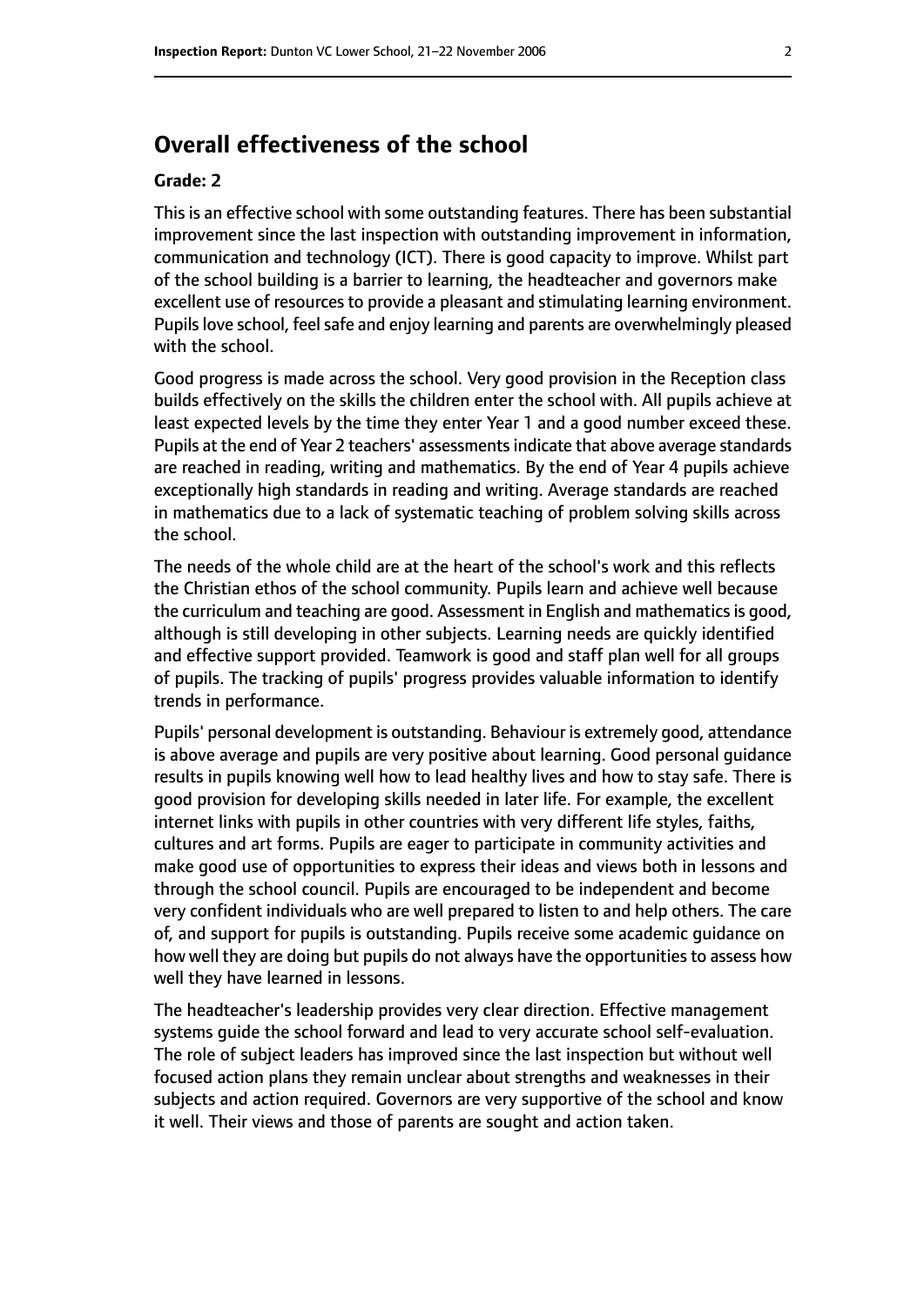#### **What the school should do to improve further**

- Develop systematic teaching of problem solving skills in mathematics across the school so as to raise standards to match the high standards achieved in reading and writing.
- Further develop subject leaders' roles so that they have a clearer knowledge and understanding of strengths and weaknesses in their subjects and the action needed to bring about improvement.

# **Achievement and standards**

#### **Grade: 2**

Achievement across the school is good for all pupils. The school has sustained high standards in national tests and assessments over recent years - a significant improvement since the last inspection. Attainment at the end of Year 2 in 2005 shows little difference between boys and girls when pupils' learning difficulties are accounted for.

Results in writing and mathematics fell slightly in 2006 and are just above average overall. Standards in reading are high. Pupils in all groups make good progress. Assessments at the end of Year 4 indicate exceptionally high standards in reading and writing but these are largely average in mathematics. The school has identified the need to provide more focused teaching which develops pupils' skills in problem solving. Children in the new Reception class make good progress and all achieve at least the goals expected by the time they enter Year 1.

# **Personal development and well-being**

#### **Grade: 1**

Pupils' personal development and well-being are outstanding. Pupils are happy, feel extremely safe and secure and thoroughly enjoy school and learning. They behave exceptionally well at all times. Healthy eating is very important to everyone and pupils enjoy well-balanced lunches and fruit and vegetable snacks at other times. Pupils' spiritual, moral and social development are very good and reflect the Christian ethos of the school. Their cultural development, including multi-cultural awareness, is outstanding because of the stunning range of activities and experiences provided for them to learn about their own and different cultures. These include very strong links with schools and people from Africa, America, Canada and Australia. Pupils are also fully involved in the local community. They are acquiring skills for later life when working in pairs or groups and of particular note is the enrichment work done in mixed age groups and the delightful model of the school made by one group from junk. Opportunities for listening to the views of others, sharing ideas and decision making are well provided for in lessons and through the school council.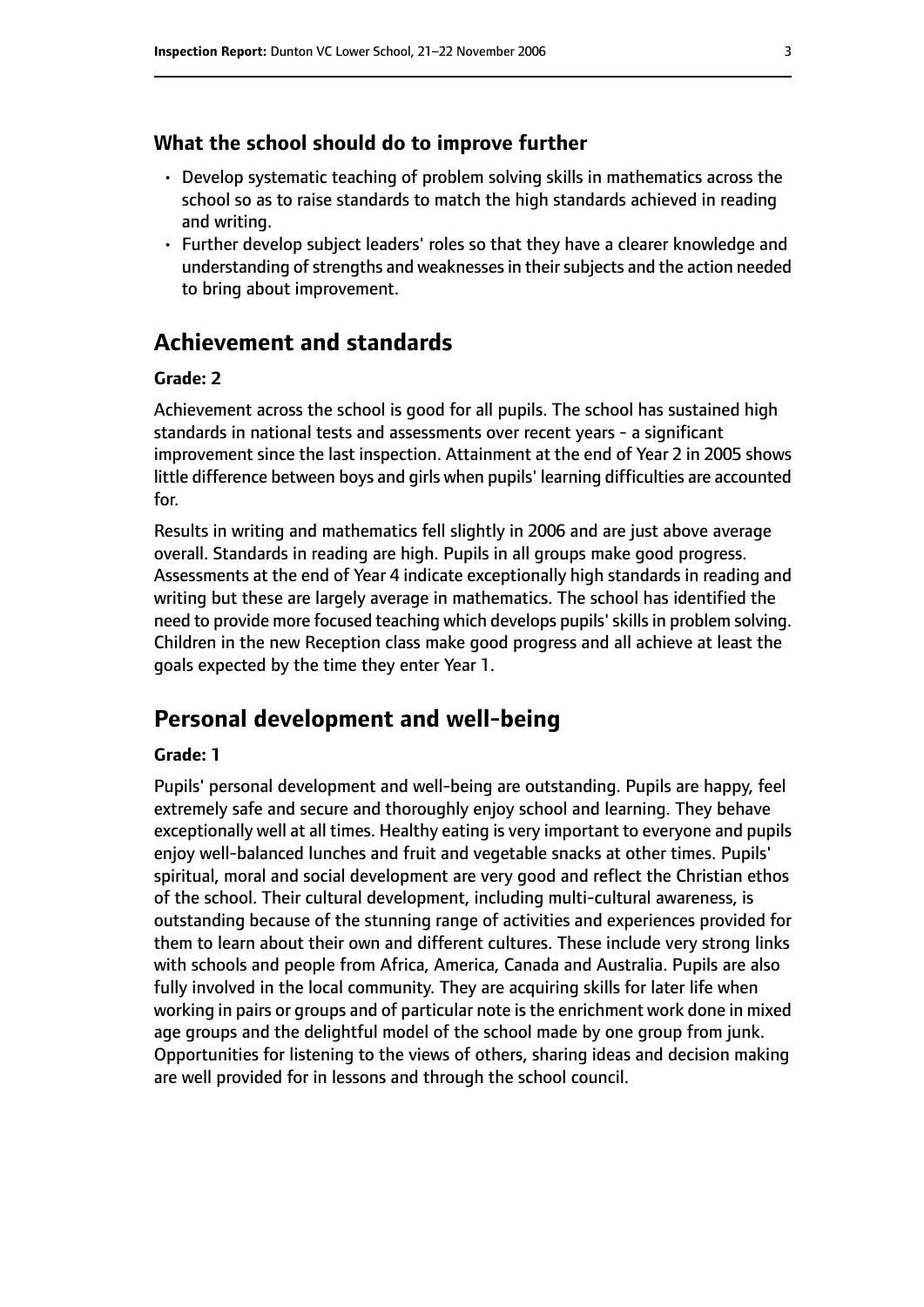# **Quality of provision**

### **Teaching and learning**

#### **Grade: 2**

Teaching, learning and assessment are good. Some teaching is outstanding. Teachers assess pupils regularly and the headteacher has established rigorous tracking of their progress in English and mathematics. This informs planning and meets pupils' needs well. Assessment in other subjects is developing but remains a focus for improvement for subject leaders. Pupils do not always have the opportunity to contribute to the assessment of their learning in lessons.

Teachers are confident and knowledgeable. Well focused questions provide good challenge and the very good links across other subjects ensure that learning is a meaningful and enjoyable experience. Very good attention is given to developing pupils' independence and confidence acrossthe school. Well trained teaching assistants effectively support pupils so that they learn and make good progress.

#### **Curriculum and other activities**

#### **Grade: 2**

The curriculum across the school is good. It has been well developed to ensure the needs of the whole child are met. The richness of the curriculum brings lessons alive so that pupils enjoy learning thoroughly and participate enthusiastically. Using the expertise of the headteacher, provision for information and communication technology (ICT) has improved exceptionally well since the last inspection and now contributes strongly to the quality of pupils' experiences. Pupils do not have enough planned opportunities to solve problems in mathematics.

Aspects of learning are very well enriched by a range of well attended out of hours clubs, input from specialist visitors to the school and visits to local areas as well as those further afield. Pupils also have opportunities to learn musical instruments and French, which prepares them well for the future. Their knowledge of safety issues and the need to lead healthy life styles is very good.

Provision in the Reception class is very good. Staff work together and plan an excellent range of activities across all areas of learning which meet pupils' needs from the outset.

#### **Care, guidance and support**

#### **Grade: 2**

The school provides outstanding care and support for its pupils and has robust systems in place to ensure their safety. The school is a community where pupils and adults alike are valued and treated with respect. Parents are very supportive and are delighted with the school. Excellent use is made of others in the community to enhance learning and ensure pupils' well-being. Particularly strong work with the pre-school group ensures that pupils are well known to staff before they enter Reception and parents are well involved. Starting in Reception, strong emphasis is placed on developing self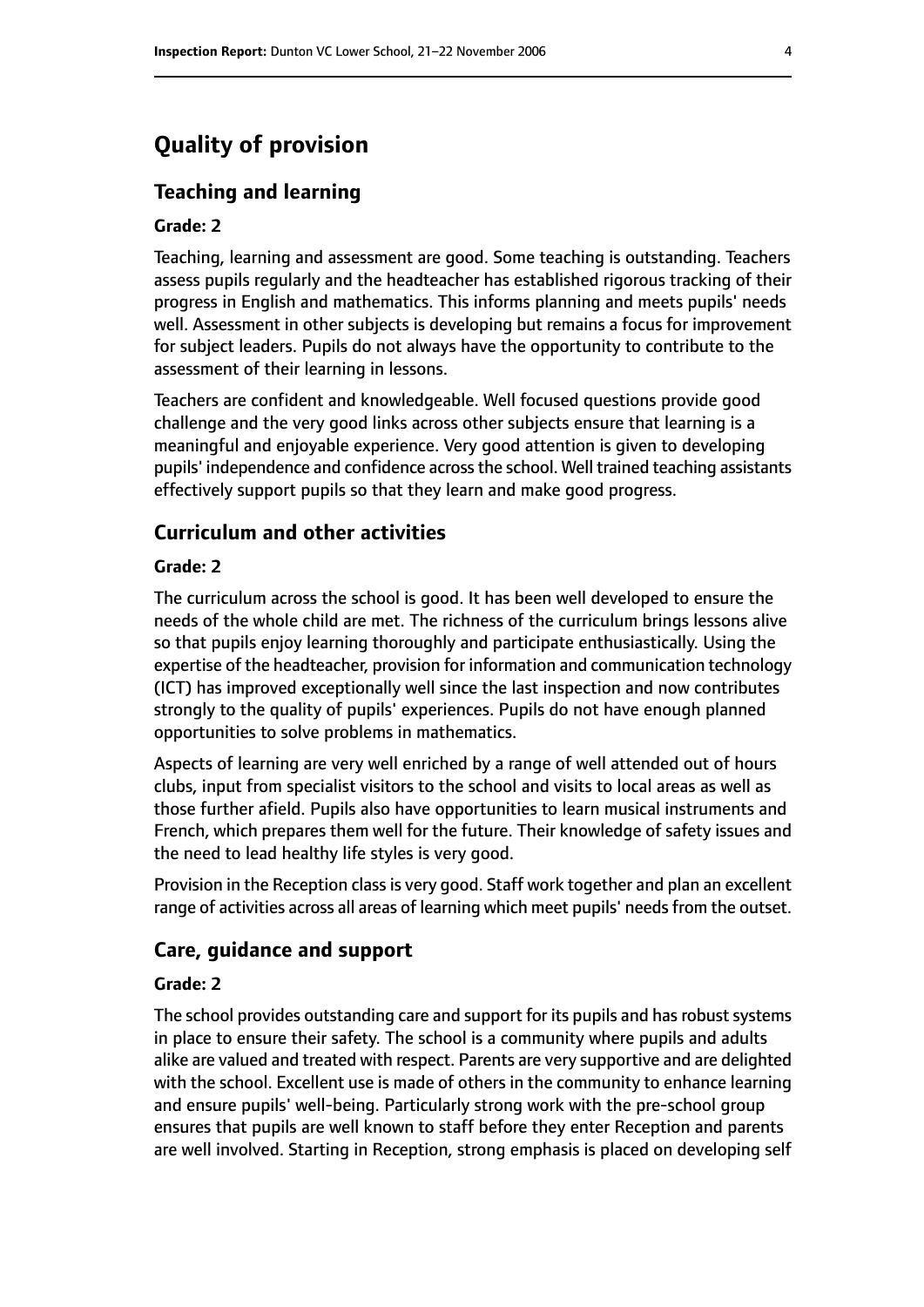esteem, effective communication and independence so that by Year 4 pupils are able to undertake caring for younger or more vulnerable pupils without being asked to they just do it. Systems to inform pupils how well they are doing are developing, although there is not enough emphasis on teaching pupils how to decide if they are achieving well.

# **Leadership and management**

#### **Grade: 2**

Leadership and management are good. The headteacher is using her very effective leadership skills to build on the established team spirit and positive ethos of the school. She has developed good management systems which enable the school to carry out detailed analysis of performance at all levels. Strategic planning documents are evaluative and well focused so that they are effective in guiding the school towards continued improvement. This ensures good evaluation of the school's overall performance and increasingly involves governors and others. The headteacher has undertaken initial work with subject leaders in developing their leadership roles. However, they do not have detailed action plans and are not sufficiently clear about strengths and weaknesses within their subjects. Whilst there is still work to be done in strengthening governors' role in holding the school to account, they work very hard and are highly supportive of the school. The governing body is ably led by its chair who shares her very good understanding of the school's strengths and weaknesses with less experienced governors.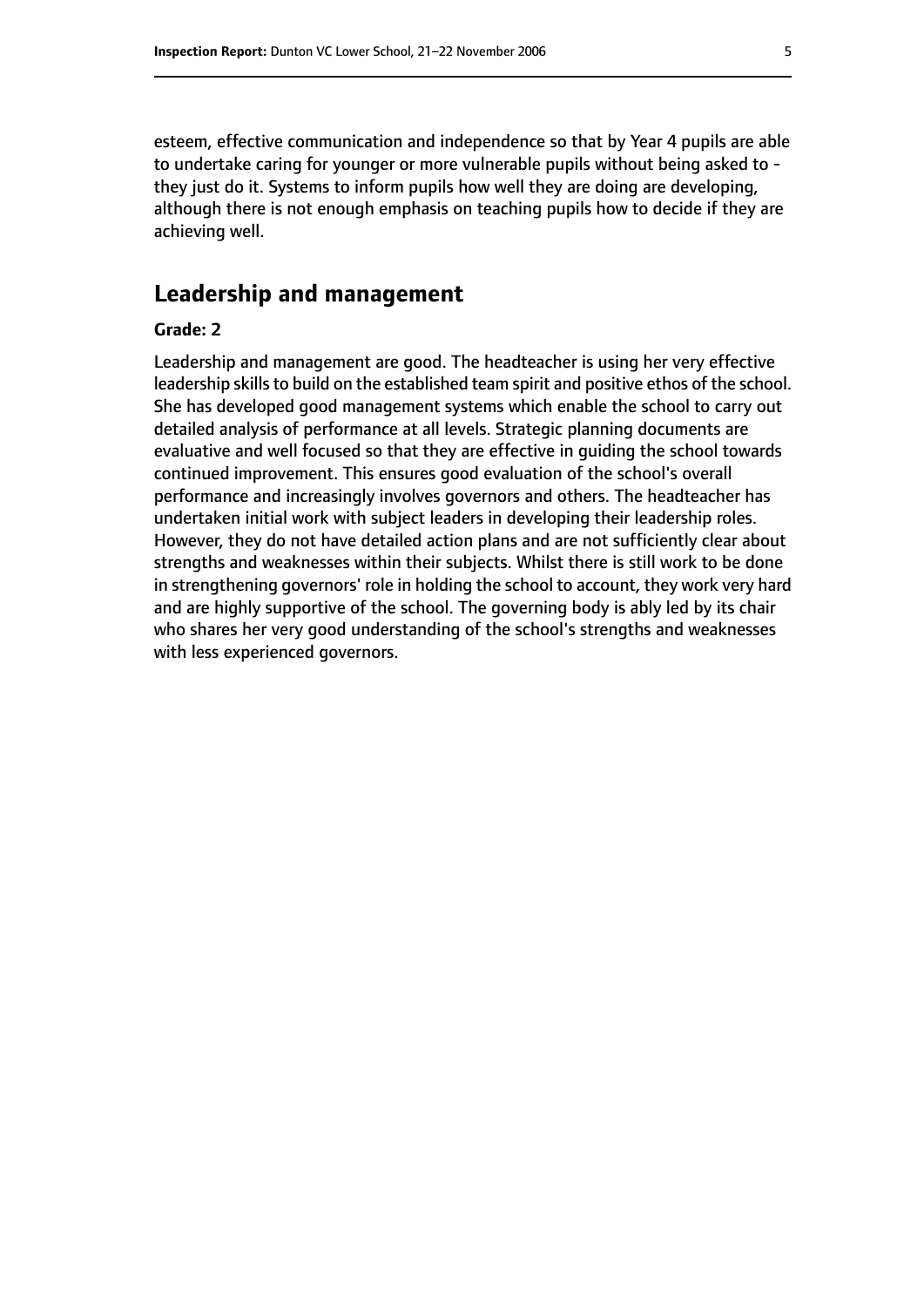**Any complaints about the inspection or the report should be made following the procedures set out inthe guidance 'Complaints about school inspection', whichis available from Ofsted's website: www.ofsted.gov.uk.**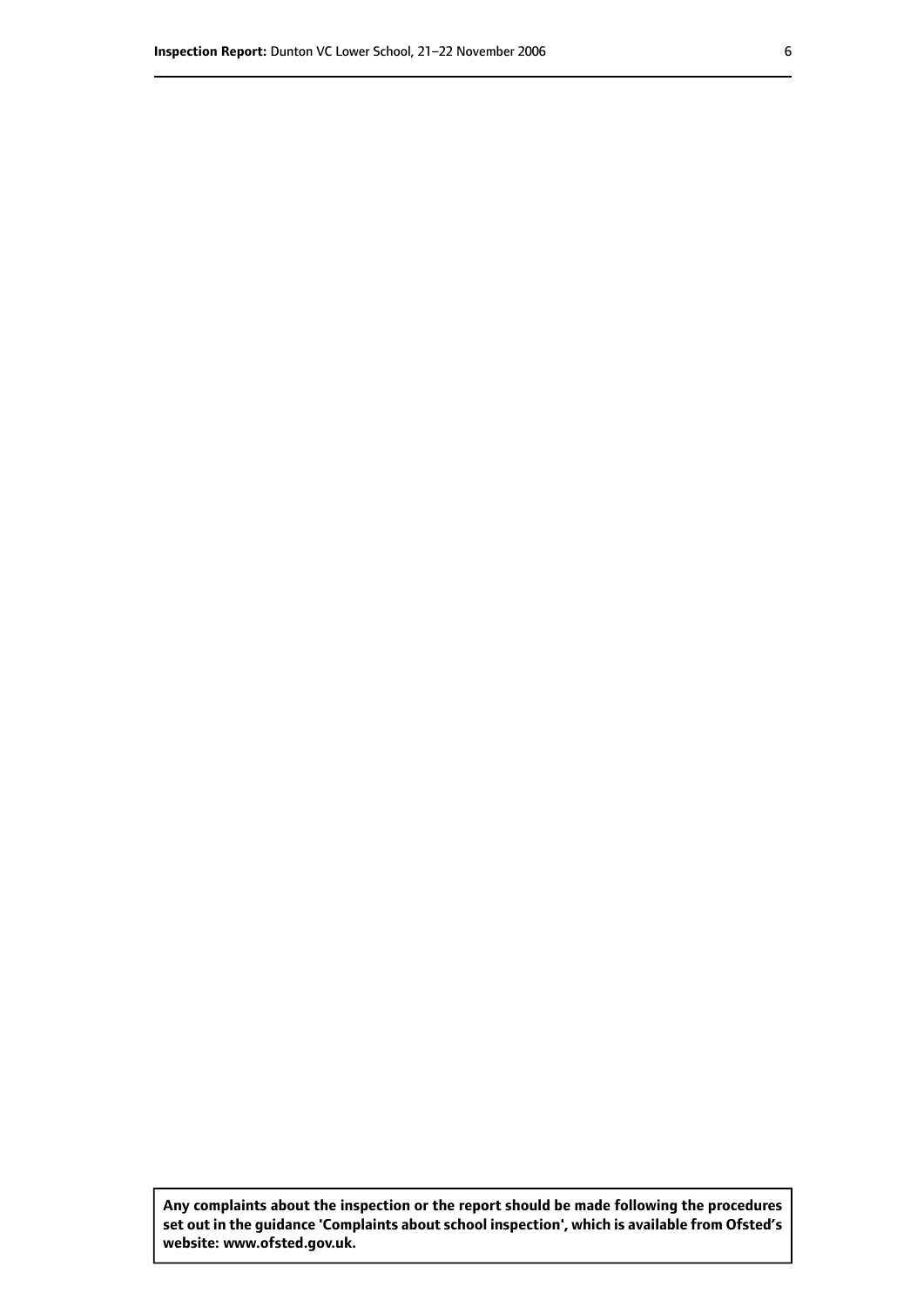# **Inspection judgements**

| Key to judgements: grade 1 is outstanding, grade 2 good, grade 3 satisfactory, and grade 4 | School         |
|--------------------------------------------------------------------------------------------|----------------|
| inadeauate                                                                                 | <b>Overall</b> |

# **Overall effectiveness**

| How effective, efficient and inclusive is the provision of education, integrated<br>care and any extended services in meeting the needs of learners? |     |
|------------------------------------------------------------------------------------------------------------------------------------------------------|-----|
| How well does the school work in partnership with others to promote learners'<br>well-being?                                                         |     |
| The quality and standards in the Foundation Stage                                                                                                    |     |
| The effectiveness of the school's self-evaluation                                                                                                    |     |
| The capacity to make any necessary improvements                                                                                                      |     |
| Effective steps have been taken to promote improvement since the last<br>inspection                                                                  | Yes |

# **Achievement and standards**

| How well do learners achieve?                                                                               |  |
|-------------------------------------------------------------------------------------------------------------|--|
| The standards <sup>1</sup> reached by learners                                                              |  |
| How well learners make progress, taking account of any significant variations between<br>groups of learners |  |
| How well learners with learning difficulties and disabilities make progress                                 |  |

# **Personal development and well-being**

| How good is the overall personal development and well-being of the<br>learners?                                  |  |
|------------------------------------------------------------------------------------------------------------------|--|
|                                                                                                                  |  |
| The extent of learners' spiritual, moral, social and cultural development                                        |  |
| The behaviour of learners                                                                                        |  |
| The attendance of learners                                                                                       |  |
| How well learners enjoy their education                                                                          |  |
| The extent to which learners adopt safe practices                                                                |  |
| The extent to which learners adopt healthy lifestyles                                                            |  |
| The extent to which learners make a positive contribution to the community                                       |  |
| How well learners develop workplace and other skills that will contribute to<br>their future economic well-being |  |

# **The quality of provision**

| How effective are teaching and learning in meeting the full range of the<br>learners' needs?          |  |
|-------------------------------------------------------------------------------------------------------|--|
| How well do the curriculum and other activities meet the range of needs<br>and interests of learners? |  |
| How well are learners cared for, guided and supported?                                                |  |

 $^1$  Grade 1 - Exceptionally and consistently high; Grade 2 - Generally above average with none significantly below average; Grade 3 - Broadly average to below average; Grade 4 - Exceptionally low.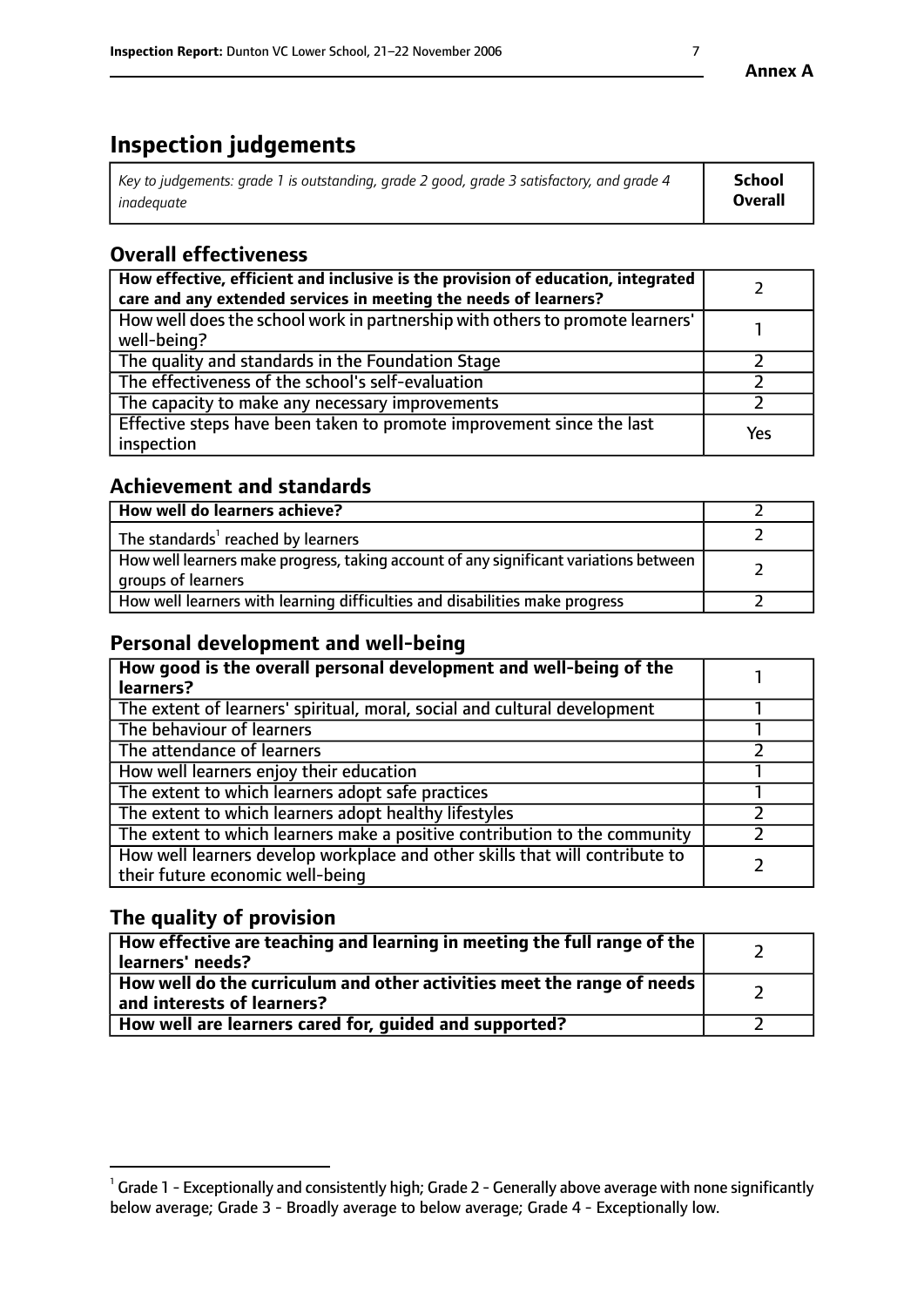# **Leadership and management**

| How effective are leadership and management in raising achievement<br>and supporting all learners?                                              |               |
|-------------------------------------------------------------------------------------------------------------------------------------------------|---------------|
| How effectively leaders and managers at all levels set clear direction leading<br>to improvement and promote high quality of care and education |               |
| How effectively performance is monitored, evaluated and improved to meet<br>challenging targets                                                 | $\mathcal{L}$ |
| How well equality of opportunity is promoted and discrimination tackled so<br>that all learners achieve as well as they can                     |               |
| How effectively and efficiently resources, including staff, are deployed to<br>achieve value for money                                          |               |
| The extent to which governors and other supervisory boards discharge their<br>responsibilities                                                  |               |
| Do procedures for safequarding learners meet current government<br>requirements?                                                                | Yes           |
| Does this school require special measures?                                                                                                      | No            |
| Does this school require a notice to improve?                                                                                                   | <b>No</b>     |